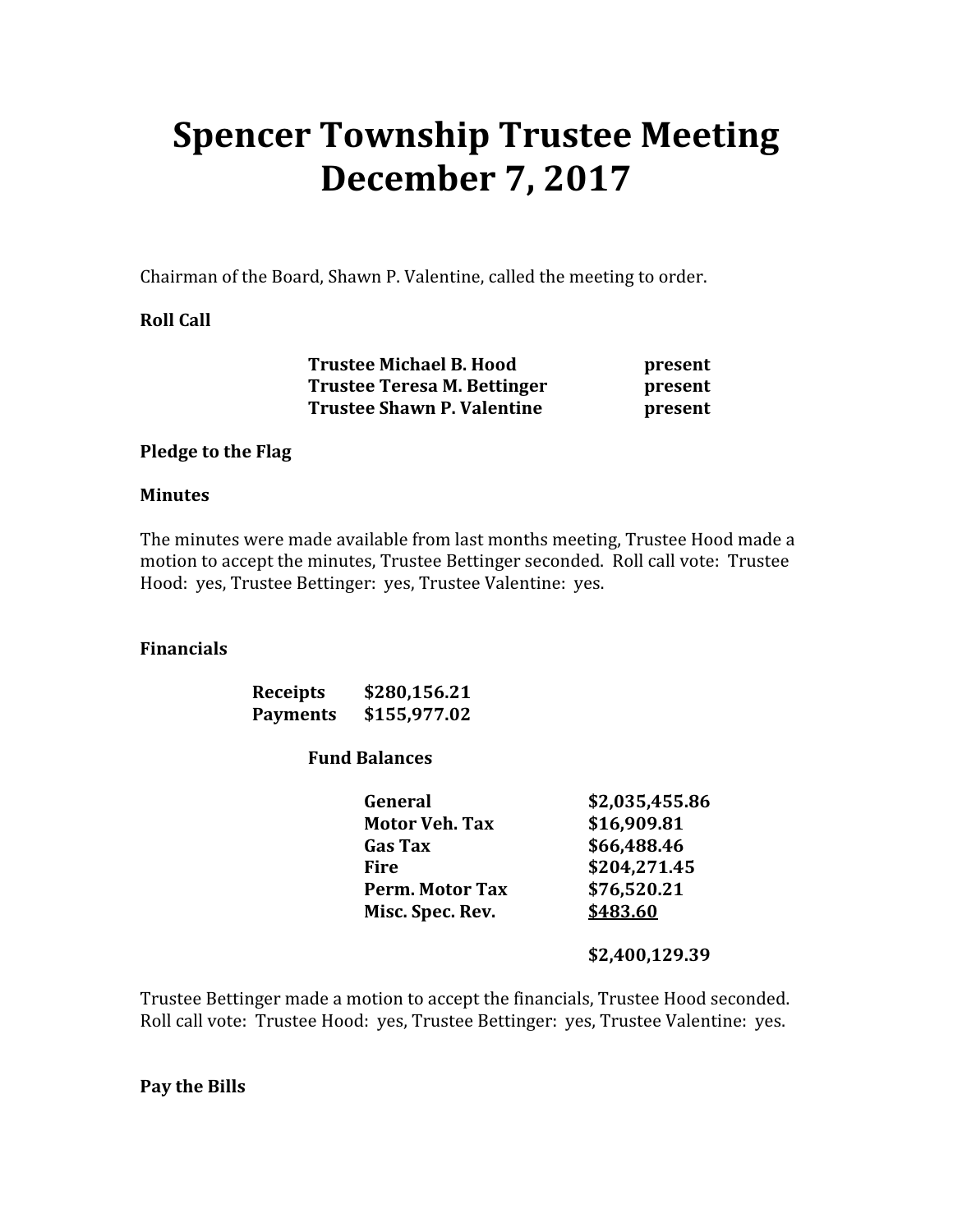Trustee Hood made a motion to pay the bills for the month, Trustee Bettinger seconded. Roll call vote: Trustee Hood: yes, Trustee Bettinger: yes, Trustee Valentine: yes.

## Zoning

No Zoning report. The Zoning Inspector, Eric Gay, is out of the office for personal reasons.

## BZA

Regina Tilman, Chairman of BZA, gave a report. The BZA was waiting on a site plan for a proposed project. The property owner did not attend the meeting. Another date was set.

There was a restructuring of the BZA Board, Mr. James Morgan was elected Chairman and Mrs. Tilman is now Vice Chairman.

Mr. Morgan reported there is a vacancy on the BZA Board. It is an alternate position that is available. Trustee Valentine informed Mr. Morgan a letter of interest needs to be presented to the Trustee Board. Mr. Morgan presented the letter of interest to the Board.

Mrs. Tilman reminded the Board her letter of interest was submitted and she reminded the Board to act on her re-appointment.

Trustee Hood made a motion to re-appoint Mrs. Tilman, Trustee Bettinger seconded. Roll call vote: Trustee Hood: yes, Trustee Bettinger: yes, Trustee Valentine: yes.

# Road

Mr. Croskey gave a brief review of his work over the past month.

The fire engine will be sent out to see what is wrong with it since the problem is intermittent. A \$600 cost cap was set. Trustee Hood made a motion to have Springfield Fire's mechanic take a look at the engine, Trustee Bettinger seconded. Roll call vote: Trustee Hood: yes, Trustee Bettinger: yes, Trustee Valentine: yes.

Trustee Valentine is looking at what kind of deal the Township can get on trading the Link belt for a Bobcat.

### Fire

It was read there were 21 EMS calls and 3 fire calls over the past month.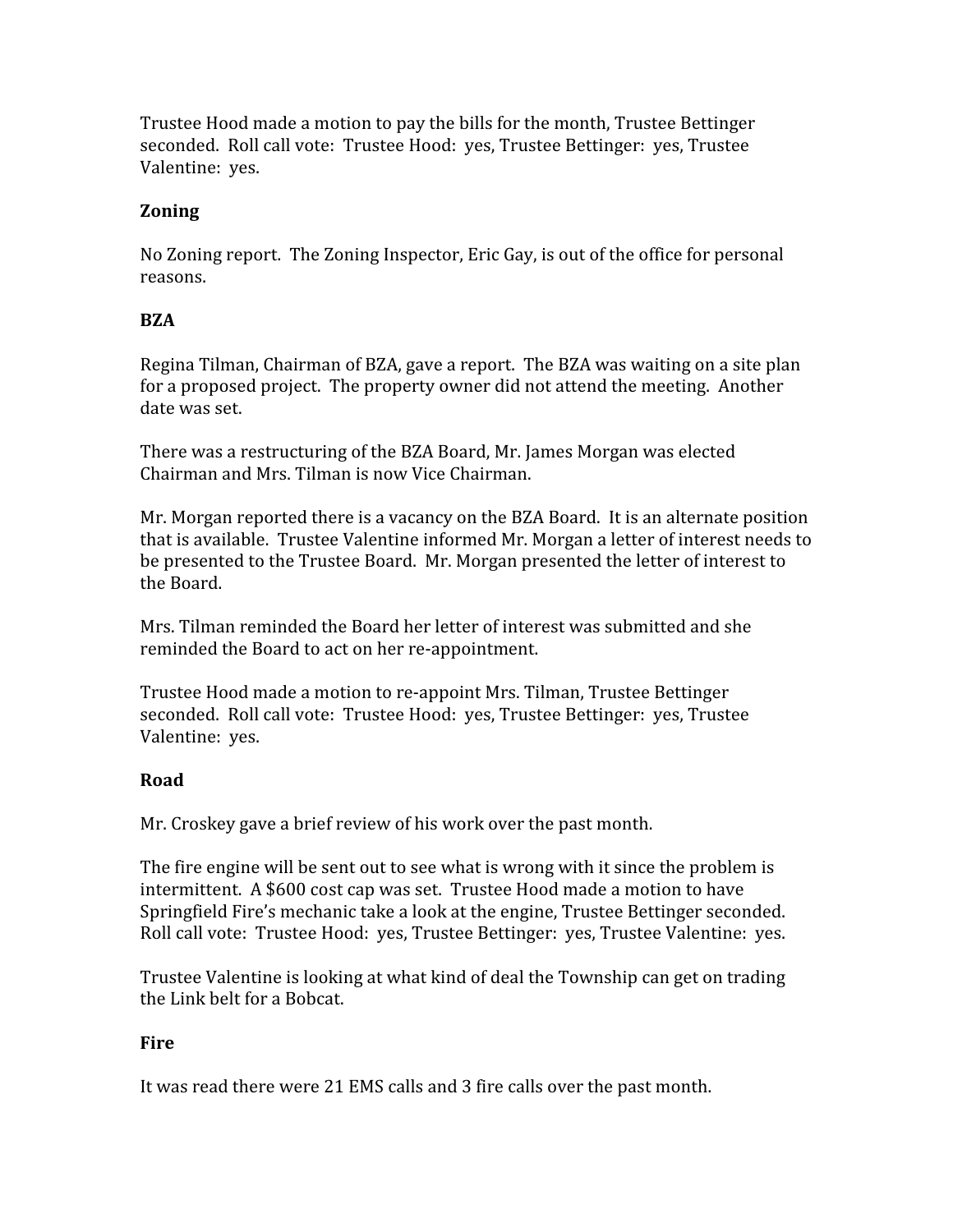# JEDZ

No meeting, but 3rd quarter JEDZ was received.

#### Correspondence

-Correspondence was received from the Lucas County Health Department for an application for the 2018 semipublic sewage treatment system operation and maintenance fee.

Both Trustee Valentine and Trustee Hood's bonds were made available. They need to be turned into the Township by January 1, 2018.

Lima Drug Outreach Program congratulated the recently elected officials. A fruit basket had to be returned according to the Ohio Revised Code.

The official certificate of estimated resources was received from the Lucas County Auditor.

Schwamberger Road agreement paperwork needs to be signed by the Trustees.

Beginning in 2018, the Township will pay withholding taxes on a monthly basis.

The Trustees will attend a mediation hearing tomorrow for a court case involving former fire chief and the Township.

### Old Business

The joint cooperative agreement between Spencer Township and Lucas County for Schwamberger Road and Frankfort Road projects was signed.

Resolution 2017-1207B was signed allowing the Township to carry the fire levy from 05/7/1985 at 0 mills and the fire levy from 11/4/1997 at 0 mills. This is not an elimination, Trustee Bettinger made the motion, Trustee seconded. Roll call vote: Trustee Hood: yes, Trustee Bettinger: yes, Trustee Valentine: yes.

A resolution was read authorizing the removal, repair or securance of unsecure and/or unsafe buildings or structures for a modular home located on 228 S. Crissey Road. There was discussion on the matter.

Trustee Hood was not ready to act on this matter because the property owner has spoken to Trustee Hood about matters relating to the home. The owner stated the home was allowed to sit on his property for 1 year. Trustee Hood claimed the property owner informed him the Zoning Inspector offered to purchase the home on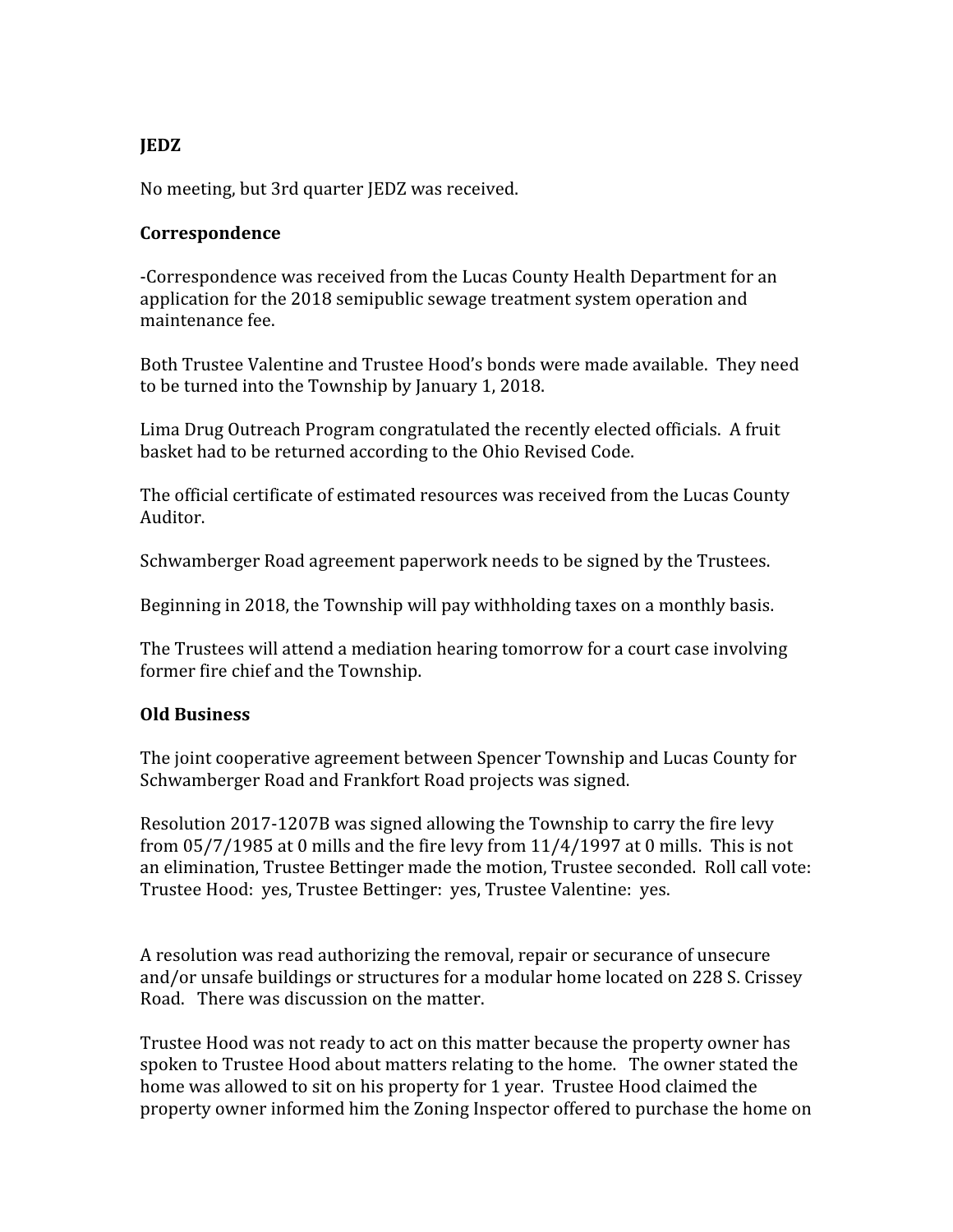behalf of the Township to demolish it. Trustee Valentine stated the Zoning Inspector was not present to explain this.

Trustee Valentine told him this makes no sense.

Trustee Bettinger made a motion to accept the resolution as read, Trustee Valentine seconded. Roll call vote: Trustee Hood: no, Trustee Bettinger: yes, Trustee Valentine: yes.

Trustee Valentine asked the Fiscal Officer to act as the acting Zoning Inspector for 60 days due to the personal issues of the Zoning Inspector.

Trustee Hood suggested an ad be placed in the paper to replace Mr. Gay.

 Mr. Gay will be retained as counsel, and Mr. Dean Croskey will be used as a resource. Trustee Hood made the motion to have the Fiscal Officer, Dawn McDonald, act as the Zoning Inspector for 60 days or until Mr. Gay is available, Trustee Bettinger seconded. Roll call vote: Trustee Hood: yes, Trustee Bettinger: yes, Trustee Valentine: yes.

Mr. Gay's compensation will continue.

## New Business

Trustee Valentine suggested a public meeting in regards to changing school districts for Spencer Township. He cited the poor performance of Toledo Public Schools. He mentioned the taxes for Swanton would be comparable to what residents currently pay. Evergreen and Springfield schools were also options.

The second Thursday in January was offered as the date for the public hearing. The date would be January 11, 2018.

Trustee Hood made a motion to pay the expenses for the 2018 OTA winter conference, Trustee Bettinger seconded. Roll call vote: Trustee Hood: yes, Trustee Bettinger: yes, Trustee Valentine: yes.

# Open to the Public

Ray Lindsay, resident, asked Trustee Valentine if he would resign if his relatives were found guilty of voter fraud.

Mike Varanese, resident, asked who said the home on Crissey road was unfit. He questioned the competency of the Zoning Inspector, Eric Gay. Trustee Valentine explained the Township allowed Mr. Varanese to move the modular located on 228 Crissey to a property Mr. Varanese had split.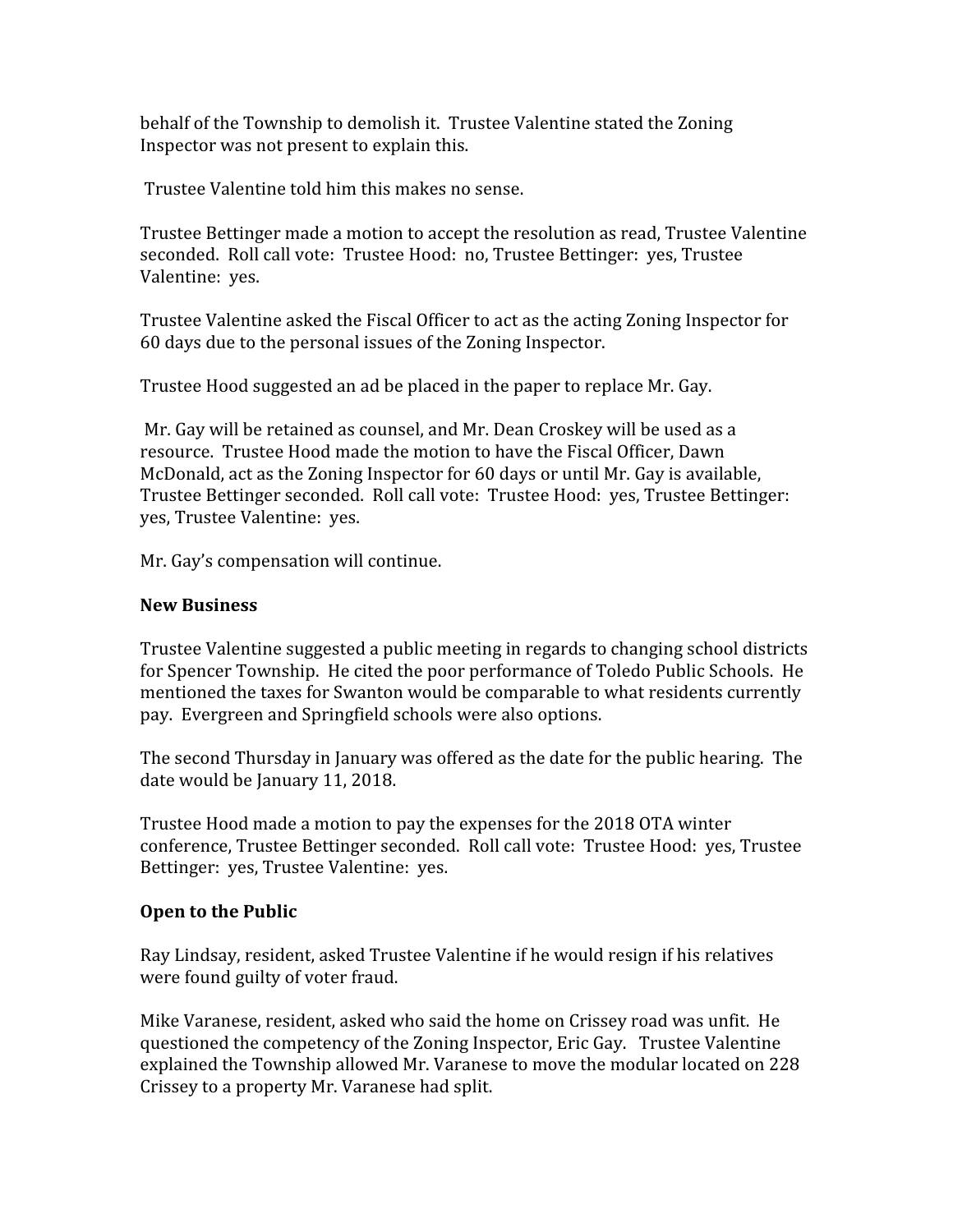Mr. Lindsay asked why would Springfield Fire Department go around condemning buildings in the Township.

Adam Thomas, resident, said the Township needs to own up to making mistakes. He said the Township should be looking for a new zoning inspector. He feels the Township heads should be more transparent and remove their egos. He reminded the Trustees they work for the people. He mentioned there is a way to get natural gas in to a larger part of the Township. Trustee Valentine reminded him the Township does not get involved with paying utilities for the residents.

LaTonya Boyd, resident, commented natural gas and other amenities like this would draw people and help increase property values.

Resident, James Morgan, asked if the Township was going to offer public transportation next year. Trustee Valentine asked Mr. Morgan that his proposals be sent to the Board. CTS have provided very good service Trustee Valentine and Bettinger commented. He is interested in submitting a bid.

The Township will place an ad in the Toledo Blade requesting transportation services with the deadline being Thursday December 21, 2017 at 5:00pm. Trustee Hood made the motion, Trustee Bettinger seconded. Roll call vote: Trustee Hood: yes, Trustee Bettinger: yes, Trustee Valentine: yes.

The current CTS contract will set the guidelines.

Jack Gulvas, resident, asked if the Board would contact the cable service providers to let them know residents are interested.

La Tonya Boyd asked if there was a growth plan for Spencer Township. Trustee Valentine said there is no growth plan. Trustee Valentine said there is no development plan. Trustee Valentine mentioned the current real estate plans is centered on urban living. Trustee Valentine said he is in favor of preserving the green space. The current land use plan will be made available.

Jacky Dale, resident, asked for clarification of the date and time of the closeout meeting. She also mentioned the school system discussions need to involve transportation.

Trustee Bettinger made a motion to hold the closeout meeting December 23, 2017 at 9:00am, Trustee Valentine seconded. Roll call vote: Trustee Hood: yes, Trustee Bettinger: yes, Trustee Valentine: yes.

Mrs. Dale asked for clarification of the zoning board terms. The Trustees will look into the matter.

Ms. Morgan asked for a copy of the Land Use Plan. She will be provided with a copy.